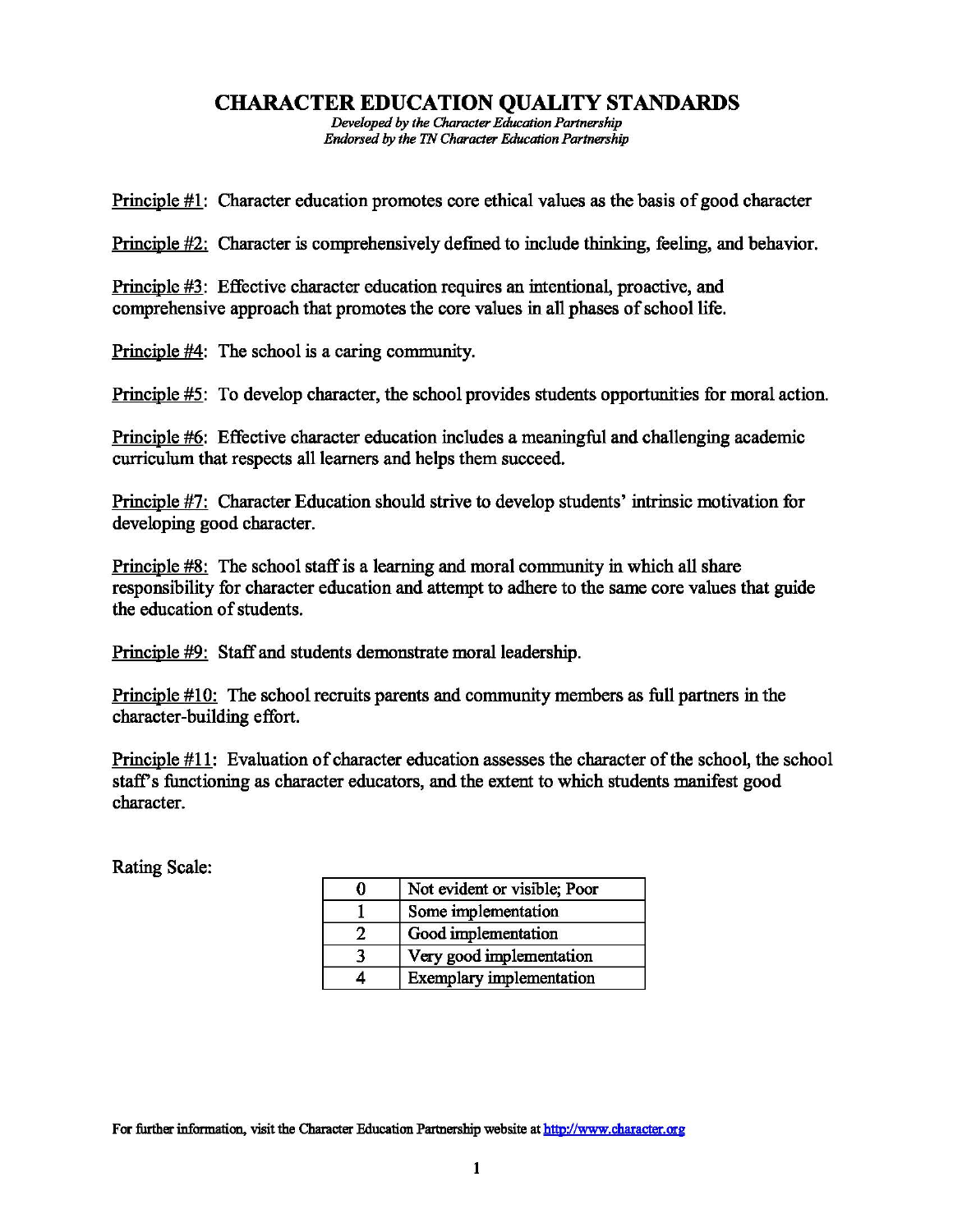#### Principle #1: Character education promotes core ethical values as the basis of good character

| The school staff and parent community has agreed on the     |  |  |  |
|-------------------------------------------------------------|--|--|--|
| core ethical values they wish to promote in their character |  |  |  |
| education initiative.                                       |  |  |  |

# Principle #2: Character is comprehensively defined to include thinking, feeling, and behavior.

| The school takes deliberate and effective steps to help every | Đ |  |  |
|---------------------------------------------------------------|---|--|--|
| member of the school community acquire a developmentally      |   |  |  |
| appropriate understanding of what the core values mean in     |   |  |  |
| everyday behavior and to grasp the reasons why some           |   |  |  |
| behaviors are right and others wrong.                         |   |  |  |

# Principle #3: Effective character education requires an intentional, proactive, and comprehensive approach that promotes the core values in all phases of school life.

| Character education is intentionally and proactively infused  | 0 |  |  |
|---------------------------------------------------------------|---|--|--|
| throughout the school day at all grade levels and outside the |   |  |  |
| classroom as well as inside. Core values are upheld by adults |   |  |  |
| and students and integrated into all subjects.                |   |  |  |

# Principle #4: The school is a caring community.

| The school makes it a high priority to foster caring among all |  |  |  |
|----------------------------------------------------------------|--|--|--|
| members of the school community.                               |  |  |  |

# Principle #5: To develop character, the school provides students opportunities to demonstrate core ethical values.

| $\lq$ The school sets clear expectations for students to demonstrate<br>$\vert$ core ethical values both in and outside the classroom. |  |  |  |
|----------------------------------------------------------------------------------------------------------------------------------------|--|--|--|
|                                                                                                                                        |  |  |  |

# Principle #6: Effective character education includes a meaningful and challenging academic curriculum that respects all learners and helps them succeed.

| The academic curriculum provides meaningful and           |  |  |  |
|-----------------------------------------------------------|--|--|--|
| appropriate challenges to students that promote character |  |  |  |
| development throughout the curriculum.                    |  |  |  |